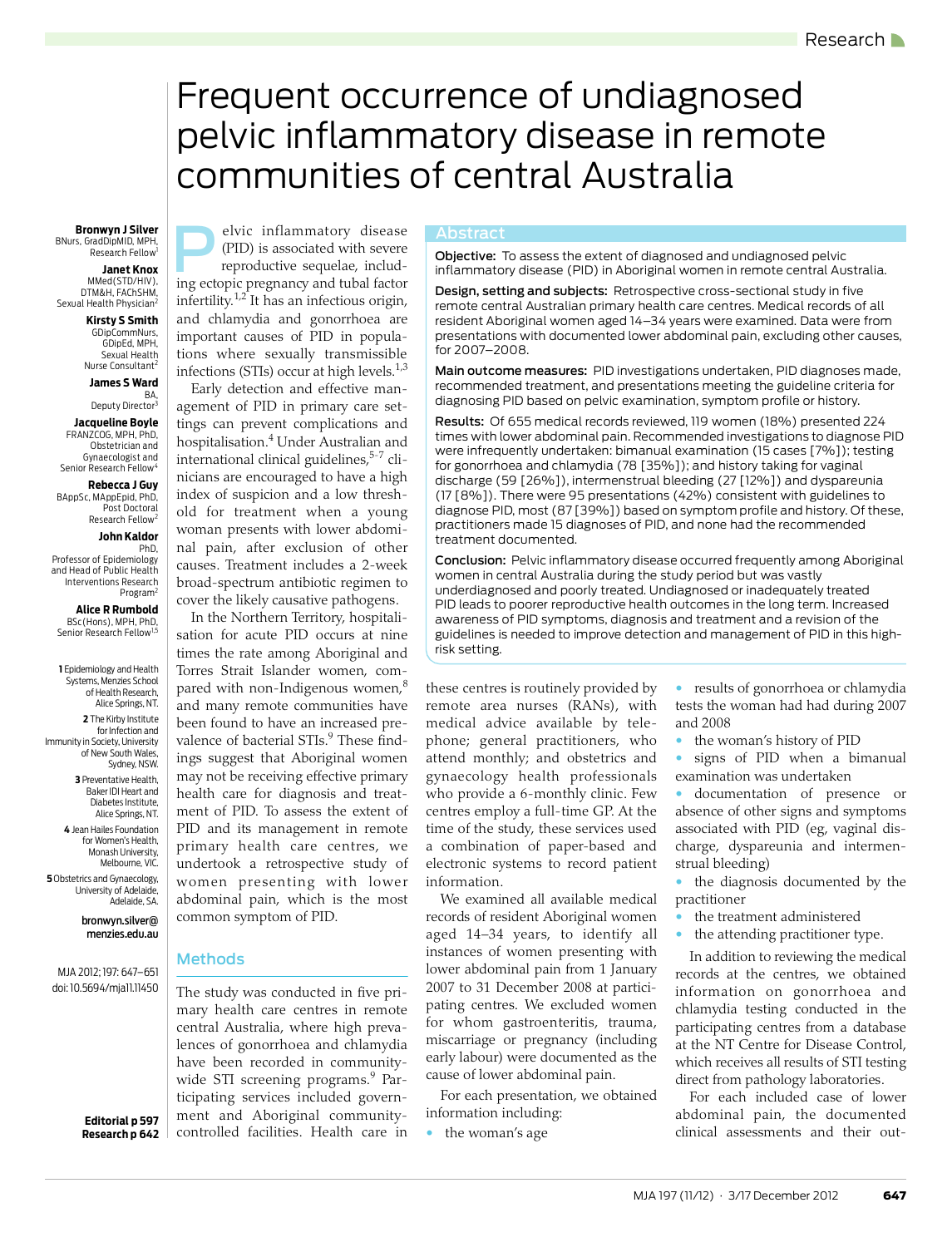- 1 Criteria for diagnosis and treatment of pelvic inflammatory disease according to the clinical guidelines for Northern Territory remote health practitioners,<br>2007–2008<sup>[10,](#page-3-8)[11](#page-3-9)</sup>
- If a bimanual examination is conducted:
- lower abdominal pain *and* cervical excitation *or* adnexal tenderness *or* uterine tenderness
- If a bimanual examination is not conducted:
- lower abdominal pain *and* vaginal discharge; or
- no vaginal discharge *and* lower abdominal pain, *and* aged 14–34 years *and* dyspareunia *or* intermenstrual bleeding *or* history of sexually transmitted infection or pelvic inflammatory disease in the past year

comes were assessed against the criteria for diagnosing PID which are specified in guidelines applicable at the time of the study (Box 1).<sup>[10](#page-3-8),11</sup> We identified presentations that were documented as having met the criteria for diagnosing PID and, from these, calculated the proportion with a documented diagnosis of PID.

Presentations with documentation that met the guideline criteria, but that had not had a PID diagnosis documented in the medical record, were considered undiagnosed PID. For presentations in which PID was diagnosed, we assessed practitioner adherence to the recommended PID treatment (Box  $2$ ,<sup>[10,](#page-3-8)11</sup> and calculated the proportion of presentations with a documented diagnosis of PID for which the correct treatment was prescribed.

Proportions, means and medians were used to summarise the characteristics of presenting women, practitioner types, assessments undertaken, diagnoses made and treatments administered. All analyses were performed using Stata, version 10.1 (StataCorp).

Consultations with the relevant local stakeholders and communities were undertaken before the study. Ethics approval was granted by the Central Australian Human Research Ethics Committee, the Human Research Ethics Committee of the Northern Territory Department of Health and Menzies School of Health Research and its associated Aboriginal Ethics Sub Committee, and the University of New South Wales Human Research Ethics Committee. Approval was obtained from the Northern Territory Department of Health and Families and from the boards of the participating Aboriginal communitycontrolled health services.

## **Results**

## Characteristics of participating women

Participating health centres held the medical records of 655 eligible women that were available for review. Of these, after the exclusion of other causes of abdominal pain, 119 women (18%) presented 224 times with lower abdominal pain during the study period 2007–2008 (range, 1–13 presentations per woman; median, two presentations; mean time between presentations, 65 days). The median age was 25.3 years (interquartile range, 20.6–29.6 years). A record of confirmed gonorrhoea and/or chlamydia infection within 90 days before or after the presentation date was found for 62 presentations (28%) (38 women). A record of any STI in the year before presentation was documented for 78 presentations (35%) (46 women), and a history of PID was noted in four presentations (2%) (three women).

## 2 Recommended treatment regimen for pelvic inflammatory disease according<br>to the clinical guidelines for Northern Territory remote health practitioners,<br>2007–2008<sup>[10](#page-3-8),[11](#page-3-9)</sup>

#### Day 1:

• ceftriaxone 250 mg intramuscularly or intravenously (single dose), and

• azithromycin 1 g orally (single dose)

Day 2:

- doxycycline 100 mg orally twice a day for 14 days (doxycycline course can be omitted if azithromycin is administered on day 7), and
- metronidazole 400 mg orally twice a day for 14 days
- Day 7:
- azithromycin 1 g orally (single dose)

## Characteristics of health practitioners

Of the presentations, 162 (72%) were managed by an RAN, who referred to a GP at 13 presentations (6%). Care was provided by Aboriginal health workers for 14 presentations (6%), by GPs for 14 (6%), by sexual or women's health specialists for eight (4%), and by medical students for two (1%). For 23 presentations (10%), the practitioner type was not recorded.

## Clinical assessment

Based on available records, the 224 presentations of 119 women with lower abdominal pain led to a bimanual examination in 15 presentations (7%) (13 women); and documentation of the presence or absence of vaginal discharge, intermenstrual bleeding and dyspareunia in 59 presentations (26%) (41 women), 27 presentations (12%) (22 women) and 17 presentations (8%) (17 women) respectively (Box 3). There were positive findings recorded for about half the bimanual examinations, and less than a quarter of the symptom assessments (Box 3). In addition, testing for gonorrhoea and chlamydia was undertaken in 78 presentations (35%) (63 women), with 21% of gonorrhoea test results positive and 15% of chlamydia test results positive.

Overall, 35 (16%) of the 224 presentations with lower abdominal pain had a PID diagnosis recorded. These occurred in 29 women (six women were diagnosed with PID on two occasions). Of these presentations, the attending practitioner type was predominantly an RAN (for 26 presentations). Practitioner type was a GP for three presentations, a women's or sexual health specialist for three presentations and was unrecorded for three presentations. The frequency of investigations undertaken was similar in presentations with a recorded diagnosis of PID and no diagnosis.

## Presentations documented as meeting criteria for PID

Of the 224 presentations (119 women) with lower abdominal pain, we identified 95 presentations (42%) (54 women) documented as having met the criteria for diagnosing PID according to the guidelines. Of these,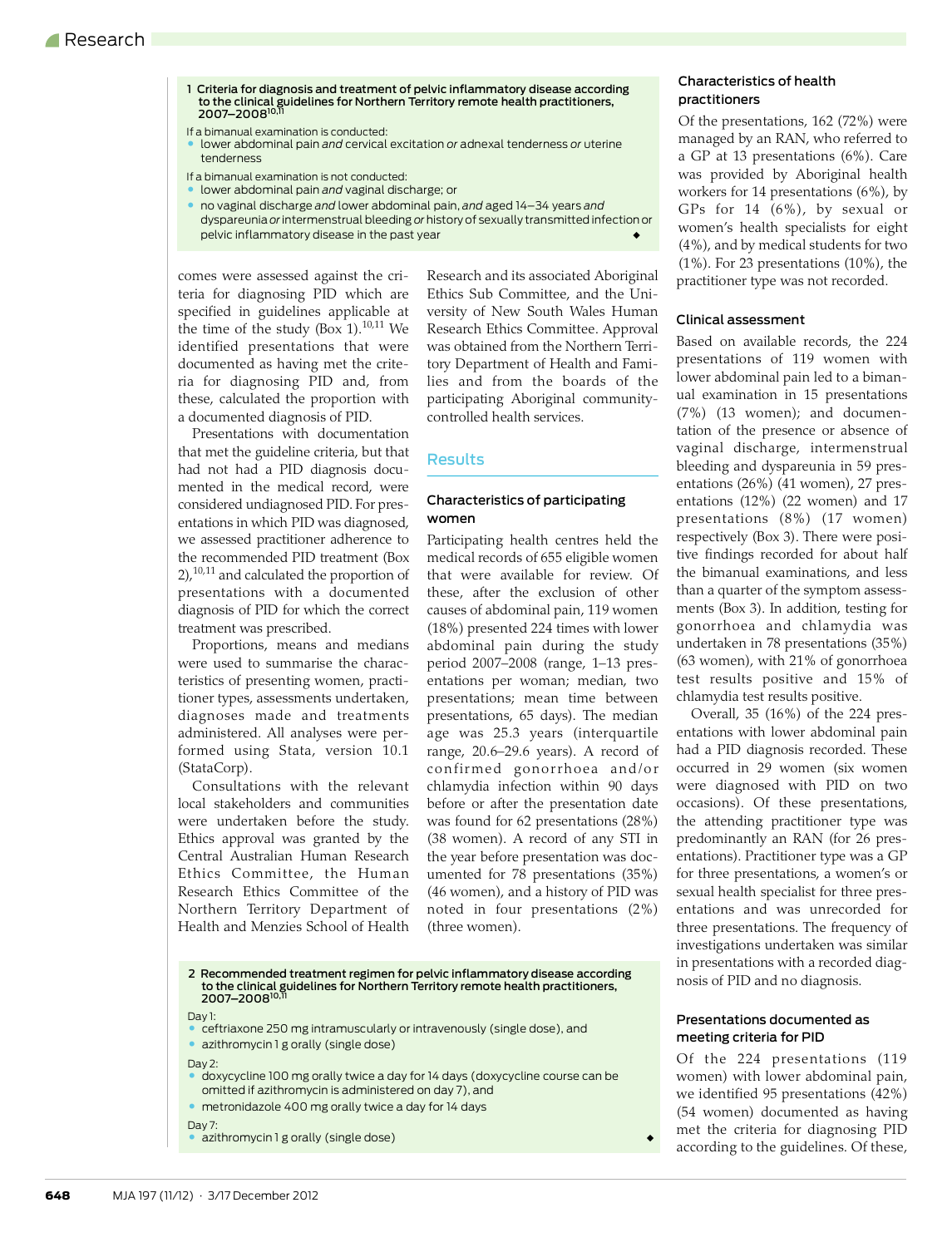3 Clinical findings in women aged 14–34 years with lower abdominal pain, 2007–2008 (*n* = 224)

| Clinical assessment               | Undocumented (%) | Documented (%)<br>[positive findings] |
|-----------------------------------|------------------|---------------------------------------|
| Bimanual pelvic examination signs |                  |                                       |
| Cervical excitation               | 209 (93%)        | 15 (7%) [8]                           |
| Adnexal/uterine tenderness        | 214 (96%)        | $10(4%)$ [6]                          |
| Symptoms                          |                  |                                       |
| Vaginal discharge                 | 165 (74%)        | 59 (26%) [16]                         |
| Intermenstrual bleeding           | 197 (88%)        | 27 (12%) [6]                          |
| Dyspareunia                       | 207 (92%)        | $17(8\%)$ [3]                         |

eight presentations (seven women) met the criteria based on the detection of cervical excitation and/or adnexal or uterine tenderness on pelvic examination, 11 presentations (seven women) met the criteria based on the presence of vaginal discharge, and 76 presentations (44 women) met the criteria based on a combination of risk factors and the presence of dyspareunia or intermenstrual bleeding (Box 4).

Among the 95 presentations (54 women), there were 15 presentations (11 women) recorded by the practitioner as being a diagnosis of either PID alone (seven presentations, six women) or PID in conjunction an STI (two presentations, one woman) or urinary tract infection (six presentations, six women). The remainder were recorded as a urinary tract infection (25 presentations, 25 women), a sexually transmissible infection (12 presentations, 10 women), a condition unrelated to infection (20 presentations, 11 women) or had no diagnosis recorded (28 presentations, 11 women); in some of these presentations a dual diagnosis was recorded. Conversely, there were 20 presentations (19 women) out of the 224 that were diagnosed by the practitioner as PID, but had no documented evidence of PID other than lower abdominal pain (data not shown).

Of the 95 presentations, most (65) were managed by an RAN only, seven were referred to a GP, six were seen by a GP only, six by an Aboriginal health worker only, four by a sexual or women's health specialist only, and in seven presentations, the practitioner type was unknown. The rate of diagnosis did not differ by practitioner type (data not shown).

### Treatment for PID

Correct treatment for PID, as specified in guidelines, was not administered in any of the 95 presentations (54 women) documented as having met the criteria for PID. Of the 35 presentations for which a PID diagnosis was recorded, none were documented to have received the recommended treatment (Box 2). In 12, correct medications were administered but either one was omitted or the wrong dose, duration or frequency of medication was prescribed; in 18, a single dose of azithromycin, amoxycillin and probenecid (the recommended syndromic treatment for gonorrhoea and chlamydia) was recorded; in four, pain relief only was recorded; and in one presentation, no treatment was recorded (data not shown).

## **Discussion**

Our study is the most comprehensive assessment undertaken of PID diagnosis and management among Aboriginal women. In a community sample, we found that around one in 10 women in the age group at highest risk for PID presented to a primary health care centre with symptoms and investigation results consistent with PID at least once in a 2-year period. Most presentations were not investigated according to clinical guidelines for PID. As a result, cases likely to be PID were frequently missed and those that were detected were not treated according to guidelines. These episodes represent missed opportunities to prevent the long-term adverse reproductive outcomes associated with PID.

Our study is by no means the first to find that PID management presents a challenge in primary care.

An Australian study in an urban sexual health clinic found substantial variation among doctors in the number of PID diagnoses made compared with diagnoses of genital warts,  $12$  a variation probably attributable to underdiagnosis of PID by some practitioners. A study in the United States reviewed emergency department records and found that only one-third of patients diagnosed with PID were prescribed antibiotics according to guidelines[.13](#page-4-2)

Given the very high levels of PID indicated in our study and in earlier research from the  $NT<sub>14,15</sub>$  $NT<sub>14,15</sub>$  $NT<sub>14,15</sub>$  it is important to consider the reasons for the lack of guideline adherence observed in this study. Although provision of better or more accessible information has improved guideline adherence internationally<sup>[16](#page-4-5),17</sup> it would probably not, on its own, change the situation markedly in central Australia, where PID-related education sessions have been widely available to both GPs and RANs for the past decade, as part of in-service training, and guidelines prompt clinicians to "think PID" in all relevant sections.[10](#page-3-8),[18](#page-4-7)

A greater impact on PID management may arise through rethinking the guidelines to better reflect the clinical realities of remote primary health care. The current guidelines for diagnosis begin with the implication that a definitive diagnosis requires a bimanual pelvic examination, a procedure that many remote GPs and RANs may not be comfortable to readily perform, either because they do not have the training, or, if they do, they have limited recent experience. Furthermore, the individual clinical signs and symptoms stated in the guidelines lack sensitivity and specificity.<sup>19</sup>

A more pragmatic approach to PID diagnosis in this high-risk setting is based on the presence of lower abdominal pain, after the exclusion of other causes in sexually active women aged 14–34 years. Additional information that would be of value includes younger age and background community STI prevalence, rather than specific signs and symptoms<sup>20</sup> or individual sexual history. While this strategy would result in some women being unnecessarily treated for PID, it is consistent with the requirement for a high suspicion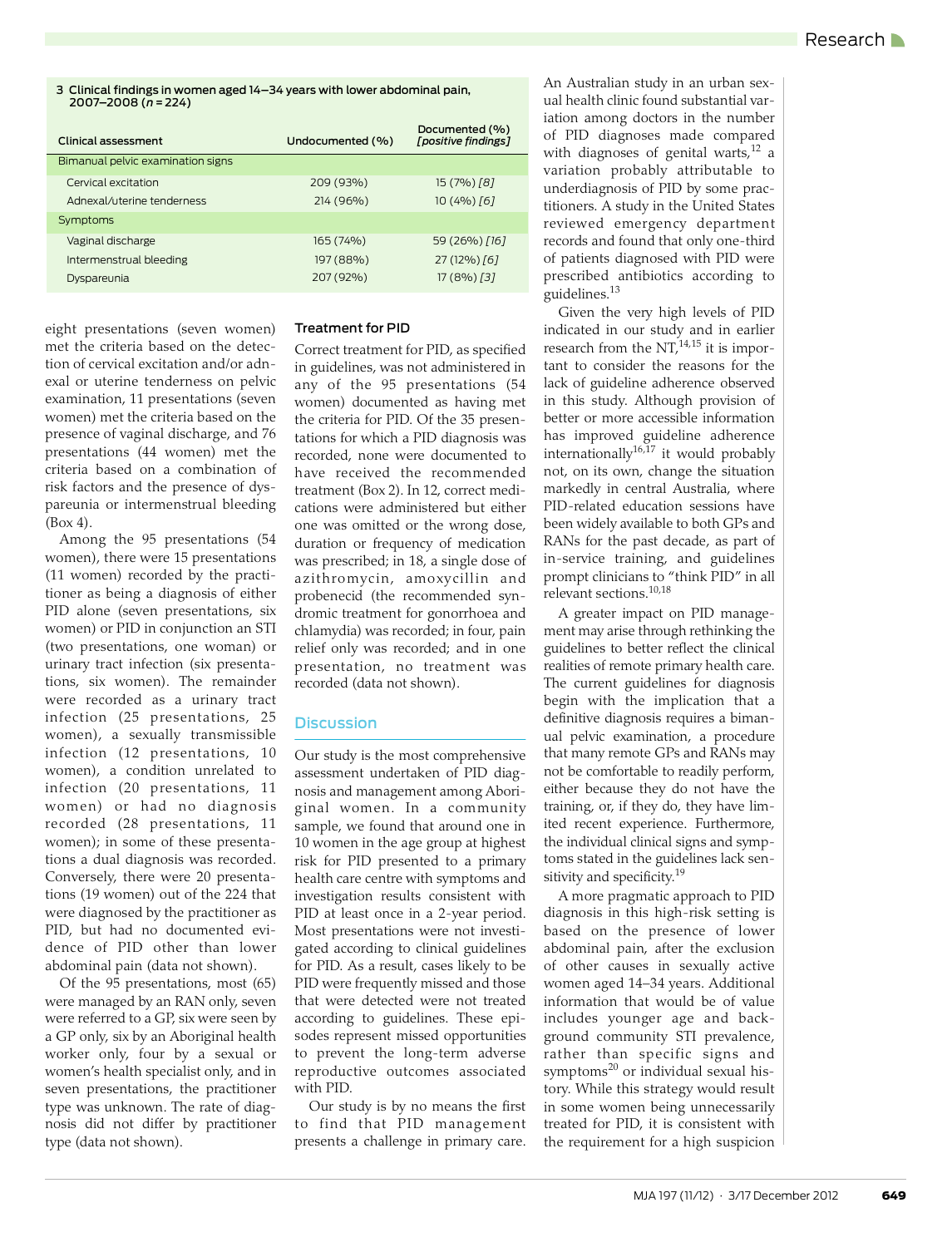

for detecting PID and a low threshold for diagnosis and treatment. It may also reduce the extent of delayed care which is associated with an increased risk of infertility and ectopic pregnancy.<sup>[21](#page-4-0)</sup>

We acknowledge the broader challenges of working in remote primary care; the frequent staff turnover and multiple competing health priorities are well documented and have undoubtedly contributed to the gaps in PID management that we have identified. We suggest developing further clinical decision support in the form of pathways for the management of lower abdominal pain. In addition, the recent development of prompts and automated pathology and treatment pathways for PID within the patient management systems in the NT may also lead to improved management.

It is important to note that we did not review cases in which lower abdominal pain was not mentioned in the medical records. Some of these may have been additional missed opportunities for PID diagnosis. Furthermore, we assessed management as documented in the medical record, so did not record care that was provided but not documented. These methodological limitations mean that our findings should be interpreted with a degree of caution, even though they appear to be strong.

Ultimately, an improved ability to detect and manage PID in remote communities will reduce the high rate of hospitalisation for acute PID among Aboriginal women in the NT, and contribute to reducing serious reproductive sequelae. This change will require increased awareness, symptom recognition and revision of the current guidelines $10$  to reflect the reality of the remote situation. In addition, improving access to and delivery of a comprehensive sexual health program to help prevent bacterial STIs is imperative if we are to reduce the extent of PID. Until this is achieved, the reproductive health of Aboriginal women in central Australia will continue to be at risk.

Acknowledgements: We thank all communities and health services which participated in our study. John Kaldor is supported by an NHMRC research fellowship. Alice Rumbold is supported by the Jean B. Reid Fellowship from the University of Adelaide Medical Endowment Funds. Rebecca Guy is supported by an NHMRC postdoctoral fellowship. Our work was supported by the NHMRC (grant 568971). The views expressed are those of the authors and do not reflect the views of the NHMRC.

Competing interests: No relevant disclosures.

Received 9 Nov 2011, accepted 11 Jul 2012.

<span id="page-3-0"></span>**1** Paavonen J, Westrom L, Eschenbach D. Pelvic inflammatory disease. In: Holmes KK, Sparling PF, Stamm WE, et al, editors. Sexually transmitted diseases. 4th ed. New York: McGraw-Hill, 2008: 1017-1050.

- <span id="page-3-1"></span>**2** Ness RB, Soper DE, Richter HE, et al. Chlamydia antibodies, chlamydia heat shock protein, and adverse sequelae after pelvic inflammatory disease: the PID Evaluation and Clinical Health (PEACH) Study. *Sex Transm Dis* 2008; 35: 129-135.
- <span id="page-3-2"></span>**3** Simms I, Stephenson JM, Mallinson H, et al. Risk factors associated with pelvic inflammatory disease. *Sex Transm Infect* 2006; 82: 452-457.
- <span id="page-3-3"></span>**4** Ness RB, Soper DE, Holley RL, et al. Effectiveness of inpatient and outpatient treatment strategies for women with pelvic inflammatory disease: results from the Pelvic Inflammatory Disease Evaluation and Clinical Health (PEACH) Randomized Trial. *Am J Obstet Gynecol* 2002; 186: 929-937.
- <span id="page-3-4"></span>**5** Sexual Health Society of Victoria. National management guidelines for sexually transmissible infections. 7th ed. Melbourne: [Sexual Health Society of Victoria, 2008. http://](http://www.mshc.org.au/Portals/6/NMGFSTI.pdf) www.mshc.org.au/Portals/6/NMGFSTI.pdf (accessed Jul 2012).
- **6** Workowski KA, Berman S; Centers for Disease Control and Prevention. Sexually transmitted diseases treatment guidelines, 2010. *MMWR Recomm Rep* 2010; 59: 1-110.
- <span id="page-3-5"></span>**7** Ross J, McCarthy G. UK National Guideline for the management of pelvic inflammatory disease. London: British Association for Sexual Health and HIV, 2011.
- <span id="page-3-6"></span>**8** Li SQ, Gray NJ, Guthridge SL, Pircher SL. Avoidable hospitalisation in Aboriginal and non-Aboriginal people in the Northern Territory. *Med J Aust* 2009; 190: 532-536.
- <span id="page-3-7"></span>**9** Guy R, Ward JS, Smith KS, et al. The impact of sexually transmissible infection programs in remote Aboriginal communities in Australia: a systematic review. *Sex Health* 2012; 9: 205-212.
- <span id="page-3-8"></span>**10** Minymaku Kutju Tjukurpa Editorial Group. Minymaku kutju tjukurpa — women's business manual. 4th ed. Alice Springs: Congress Alukura Nganampa Health Council, 2008.
- <span id="page-3-9"></span>**11** Centre for Disease Control. NT guidelines for the management of sexually transmitted infections